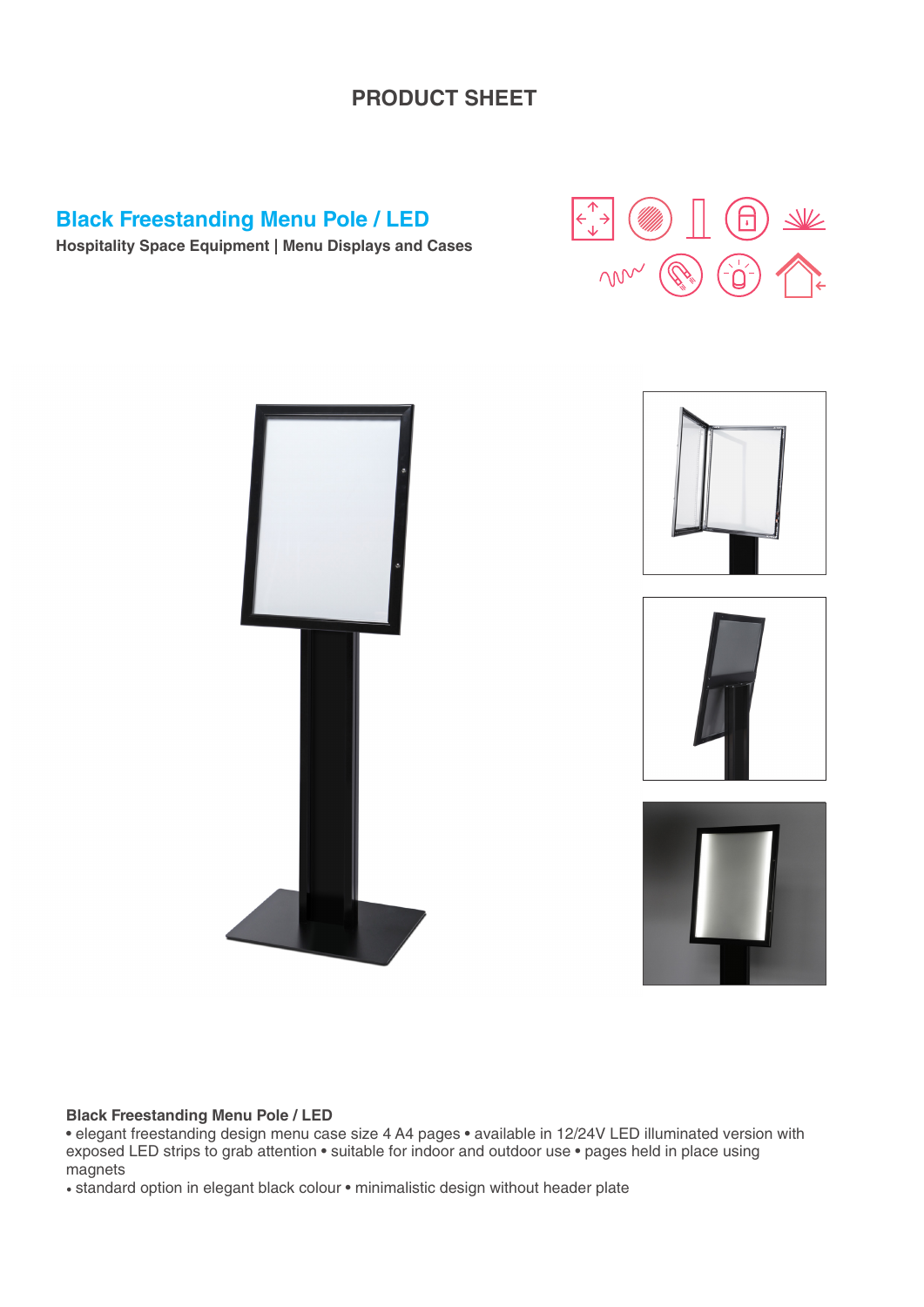## **PRODUCT SHEET**

# **Black Freestanding Menu Pole / LED**

**Hospitality Space Equipment | Menu Displays and Cases**